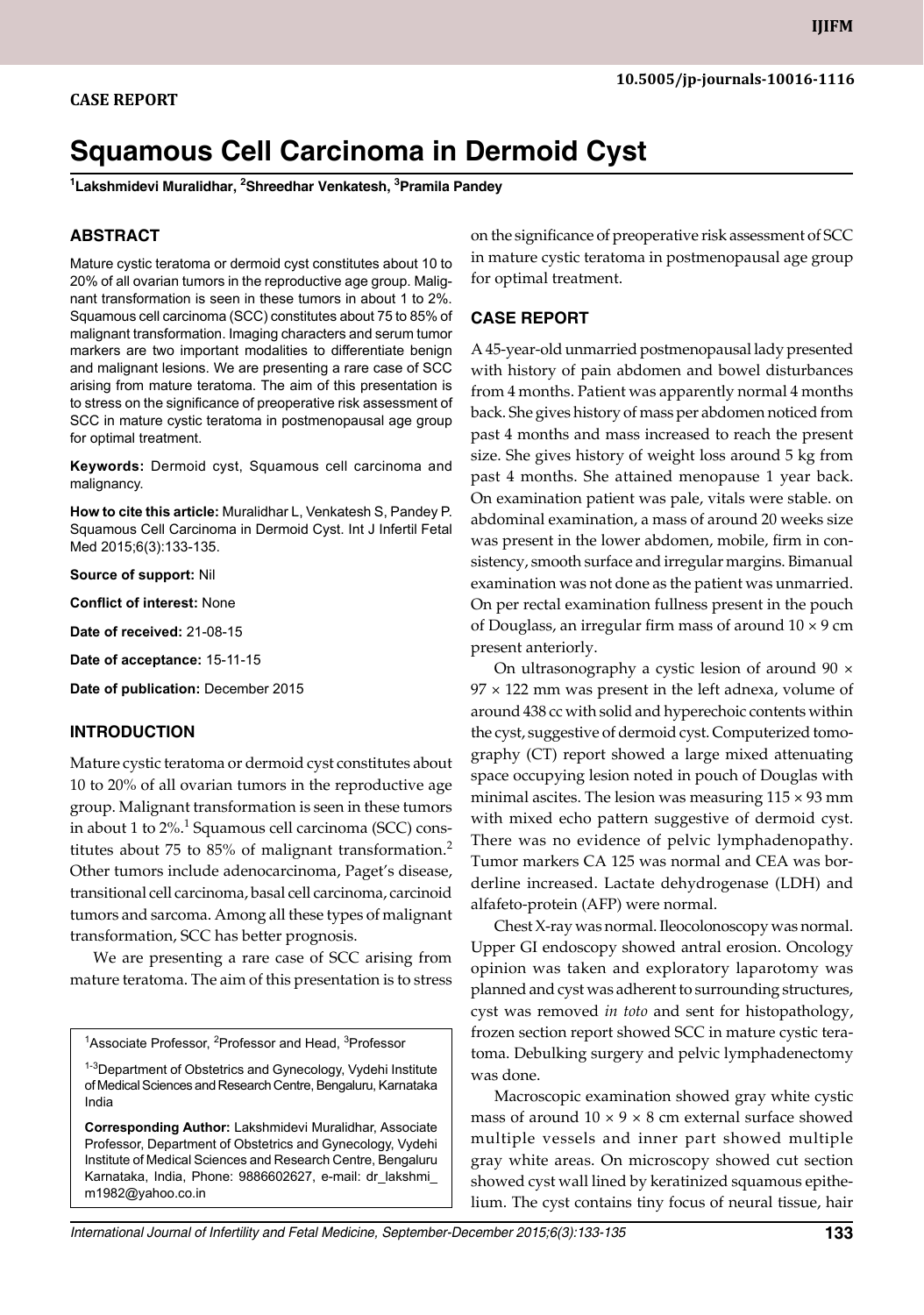follicle and abortive glomerulus. Multiple sections from gray white areas showed malignant squamous cells, increased nucleocytoplasmic ratio, presence of prominent nucleoli and atypical mitosis. There was no evidence of keratin pearl. Lymphatic invasion was present. Final report moderately differentiated SCC (grade 3) arising from mature cystic teratoma (Figs 1 and 2) Later patient was referred to oncologist and was given six cycles of radiotherapy.

# **Discussion**

Malignant transformation of mature cystic teratoma is less than 3%. Preoperative risk assessment for malignancy is extremely difficult but very important for treatment planning.<sup>3</sup> Risk factors for malignant transformation include age more than 45 years, greater diameter more than 10 cm, rapid growth, low resistance intratumoral flow, imaging characters and serum tumor markers.<sup>2</sup>

Imaging characters and serum tumor markers are two important modalities to differentiate benign and malignant lesions. Ultrasound characters include solid



**Fig. 1:** Histopathology of SCC in dermoid



Fig. 2: Histopathological feature of SCC in dermoid 2013;4(3):203-206.

areas, thick septations, areas of necrosis and hemorrhage and low resistance flow on Doppler. Computerized tomography characters include adnexal mass with fat and calcification with soft tissue component with and areas of invasion through teratoma.<sup>3</sup> Magnetic resonance imaging (MRI) features include solid component with contrast enhancement, transseptal and transtumoral extension, evidence of adhesion to surrounding structures and areas of necrosis and hemorrhage. Other MRI features which suggests invasion include large tumors, presence of solid friable material within cystic teratoma, penetration into the septum and capsule and features of local invasion.<sup>4</sup> Squamous cell carcinoma antigen and CEA antigen can be used as tumor markers in the assessment of malignancy. Among these two tumor markers SCC antigen has better correlation.3,5,6

Squamous cell carcinoma arises from ectodermal component of dermoid cyst. There are two theories for origin of SCC, i.e. from epidermal and respiratory tract.<sup>7</sup> Montegomory protuberance at the junction between teratoma and normal ovarian tissue is the area of maximum cellular activity. Usually malignancies arise from this area. Even during histopathological examination this area has to be clearly examined to rule out malignancy.<sup>8</sup> Squamous cell carcinoma arising in a dermoid carries poor prognosis with 5 years survival rate of 15 to 30%. Potential predictors of bad prognosis include rupture or spillage, tumor grade, vascular involvement, infiltration of surrounding structures.<sup>2</sup>

There is no proven treatment modality for this condition because of rarity of the condition and incidental nature of diagnosis. Surgical management includes total abdominal hysterectomy and bilateral salpingooophorectomy and infracolic omentectomy followed by single or combination chemotherapy or radiotherapy or both.<sup>9</sup>

The aim of this presentation is to stress on the importance of preoperative risk assessment for malignant transformation before taking a dermoid cyst for surgery in postmenopausal age group.

## **References**

- 1. Shariat-Torbaghan S, Emami-Aleagha M, Sedighi S, Azadbakht F, Keshvari A, Hajarizadeh B. Squamous cell carcinoma arising in an ovarian mature cystic teratoma: a case report. Juan Rosai Arch Iranian Med 2009;12(2):186-189.
- 2. Tekwani DT, Joshi SR, Manjiri KM, Vaishali KR. Malignant transformation in an ovarian mature cystic teratoma: a case report. Ind J Basic Applied Med Res 2012 Dec;5(2): 432-435.
- 3. Kumar N, Chhabra S, Singh A. Coexistence of squamous cell carcinoma with dermoid cyst of ovary: a case report. IJBAR